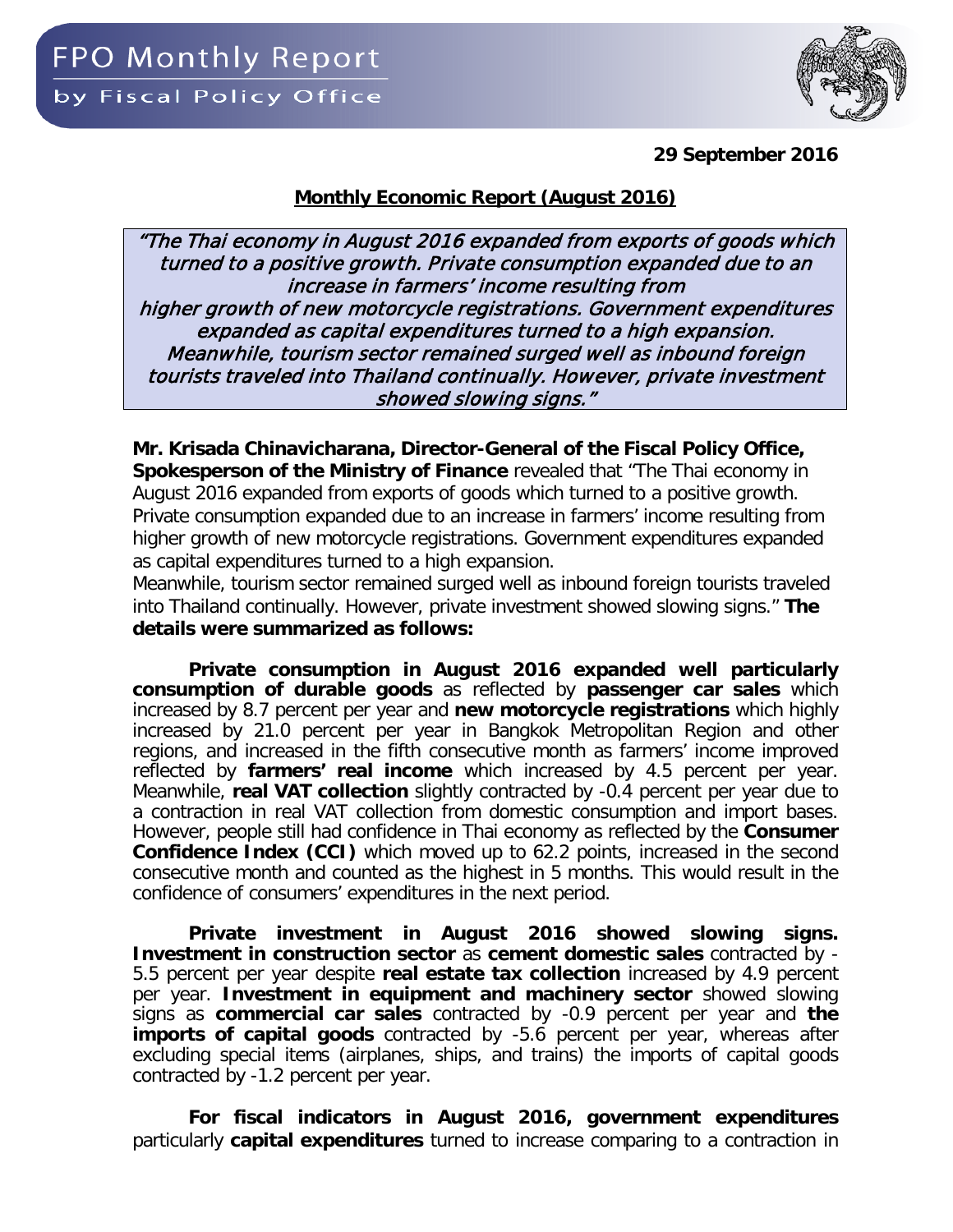last month. **The annual budgetary expenditure** was disbursed 149.2 billion baht, increasing by 7.4 percent per year where it composed of current expenditures which disbursed 118.8 billion baht, increasing by 1.8 percent per year and capital expenditures which disbursed 30.5 billion baht, increasing by 37.2 percent per year. **Net government revenue collection (net of local authorities' allocation)** was amounted at 208.6 billion baht, decreasing by -7.9 percent per year due to lower collection comparing to the estimation as indicated in the annual budget document by -13.0 percent as corporate income tax collection, income collection from other government services, and VAT collection were lower than the estimation. As a result, the **budget balance** showed a surplus of 27.5 billion baht.

**Export values of goods in August 2016 turned to expand in 5 months and as the highest in 6 months** since March 2016. Export values showed an expansion of 6.5 percent per year from exports of goods in manufacturing goods such as vehicles and parts, steel and steel products, air-conditioner, and semiconductor transistors and diodes such as solar panel. In addition, major export markets turned to expand as the first time in many months particularly exports to China, Japan, U.S.A., and ASEAN particularly CLMV (Cambodia, Lao LDR, Myanmar, and Vietnam).

**Supply side indicators in August 2016 showed an improvement. The number of inbound foreign tourists** (preliminary) was amounted at 2.87 million persons, expanding by 9.9 percent per year mainly due to tourists from China and CLMV. **Agricultural Production Index (API)** turned to decreased by -8.3 percent per year. Major crops such as paddy contracted due to the first month of harvest in wet season rice and a modification to plant in other crops as volume of water in irrigated agricultural areas declined. In addition, corn for animal feed and fruit also contracted due to the end of harvest season. Meanwhile, **Agricultural Price Index** continued to expand by 15.2 percent per year as demand of paddy, rubber, oil palm, and fruit expanded continually. **Thai Industries Sentiment Index (TISI)** in August 2016 declined for 3 months consecutively by decreasing to 83.3 points due to an anxiety in domestic purchasing power, volatility of exchange rate, and wage adiustment.

**Economic stabilities remained robust. Headline inflation and core inflation** were at a low level of 0.3 and 0.8 percent per year, respectively. Meanwhile, **unemployment rate** was also at a low level of 0.9 percent of total labor force or 360,000 persons. **Public debt to GDP** at the end of July 2016 stood at 42.9 percent of GDP, lower than the Fiscal Sustainability Framework of 60 percent of GDP. **The international reserves** at the end of August were high at 180.8 billion USD, or approximately 3.4 times of short-term external debt reflecting the resilient ability to risk from the volatilities in global economy.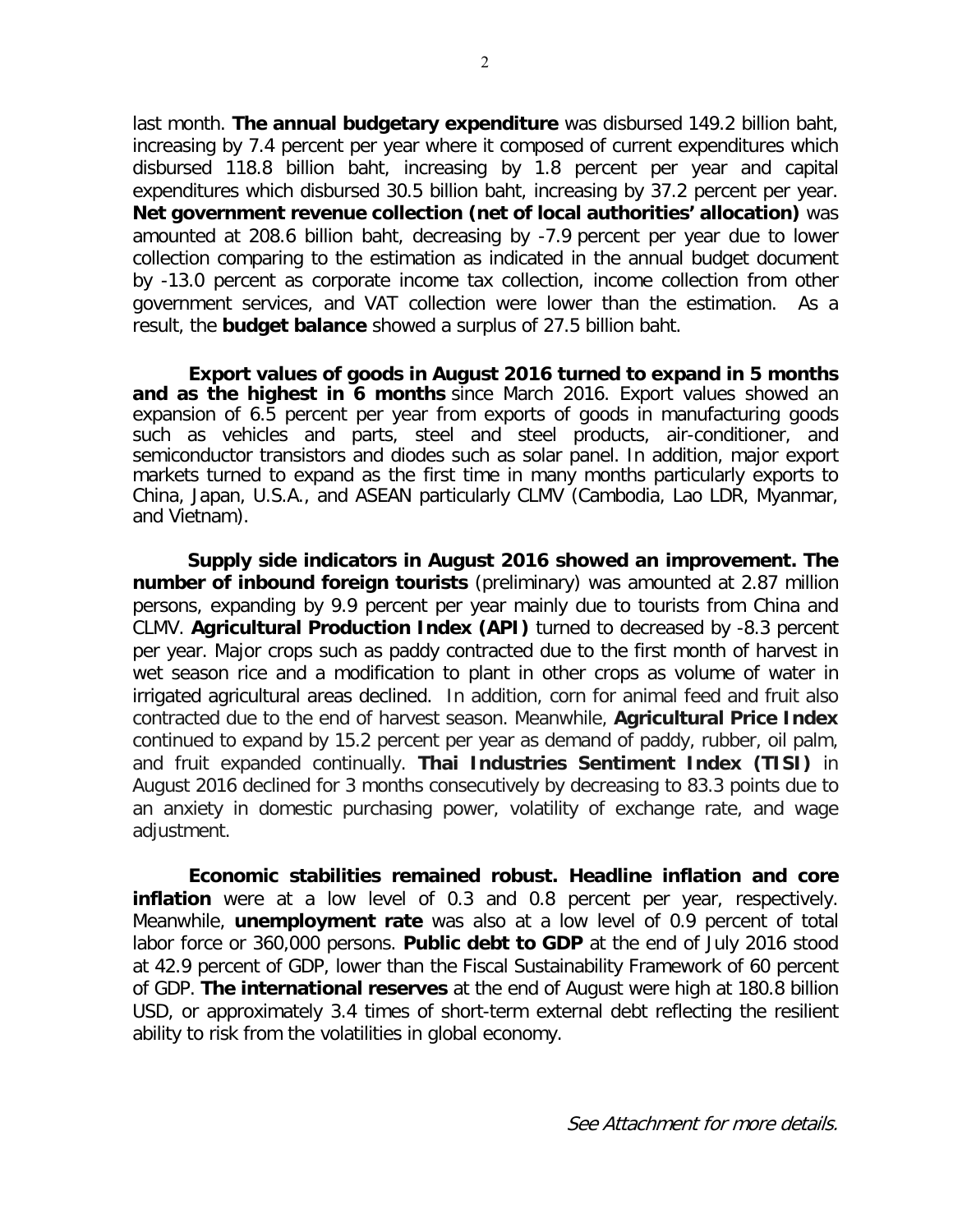### **Attachment**

#### **Monthly Economic Report (August 2016)**

"The Thai economy in August 2016 expanded from exports of goods which turned to a positive growth. Private consumption expanded due to an increase in farmers' income resulting from higher growth of new motorcycle registrations. Government expenditures expanded as capital expenditures turned to a high expansion. Meanwhile, tourism sector remained surged well as inbound foreign tourists traveled into Thailand continually. However, private investment showed slowing signs."

**1. Private consumption improved** as **registration of new motorcycles** in August 2016 continued to increase for 5 months consecutively by expanding to 21.0 percent per year and expanded by 20.8 percent per month after seasonal adjustment. The motorcycle registration in Bangkok Metropolitan Region showed an expansion of 23.2 percent per year and in other regions showed expansion of 20.3 percent per year as farmers' income increased due to an ease of drought. Similarly, **passenger car sales** in August 2016 expanded by 8.7 percent per year. Meanwhile, **farmers' real income** in August 2016 increased with slower pace at 4.5 percent per year. **Real VAT collection** in August 2016 slightly decreased by -0.4 percent per year, real VAT collection from domestic consumption base decreased by -0.4 percent per year and real VAT from import base decreased by -0.6 percent per year. In addition, **imports of consumer goods** expanded by 5.3 percent per year and increased by 4.2 percent per month after seasonal adjustment. However, private consumptions had a positive factor from **Consumer Confidence Index** which increased to 62.2 points, the second consecutive month of improvement and highest in 5 months as the drought eased and agricultural prices and products improved continually resulting in an increase in farmers' income.

| <b>Private Consumption</b>                   |         |         |                | 2015           |         |         | 2016           |         |        |            |  |  |  |
|----------------------------------------------|---------|---------|----------------|----------------|---------|---------|----------------|---------|--------|------------|--|--|--|
| <b>Indicators</b>                            | 2015    | Q1      | Q <sub>2</sub> | O <sub>3</sub> | Q4      | Q1      | Q <sub>2</sub> | Jul     | Aug    | <b>YTD</b> |  |  |  |
| Real Value Added Tax Collection<br>(%yoy)    | 1.0     | 1.0     | 1.7            | $-0.7$         | 2.1     | 0.1     | 3.7            | 0.8     | $-0.4$ | 1.5        |  |  |  |
| %gog_SA /%mom_SA                             |         | 1.1     | $-0.6$         | $-1.1$         | 2.6     | $-0.7$  | 3.1            | $-7.8$  | $-2.0$ |            |  |  |  |
| Imports of Consumer Goods (%yoy)             | 2.2     | 10.8    | 2.0            | 1.5            | $-4.4$  | 3.6     | 3.4            | 3.0     | 5.3    | 3.7        |  |  |  |
| %gog_SA / %mom_SA                            |         | 0.0     | $-3.8$         | 0.0            | $-1.1$  | 7.8     | $-3.1$         | $-2.7$  | 4.2    |            |  |  |  |
| Passenger Car Sales (%yoy)                   | $-19.1$ | $-12.5$ | $-27.3$        | $-24.9$        | $-11.7$ | $-26.6$ | 4.9            | 9.6     | 8.7    | $-7.1$     |  |  |  |
| %gog_SA / %mom_SA                            |         | $-0.4$  | $-16.0$        | $-4.4$         | 9.3     | $-15.7$ | 19.2           | $-2.0$  | $-2.2$ |            |  |  |  |
| Registration of new motorcycles<br>(%уоу)    | $-0.2$  | 10.9    | $-2.9$         | $-10.6$        | 2.3     | $-3.3$  | 7.9            | 7.4     | 21.0   | 4.8        |  |  |  |
| %gog_SA / %mom_SA                            |         | 9.2     | $-10.4$        | $-3.2$         | 8.0     | 3.1     | 0.6            | $-14.7$ | 20.8   |            |  |  |  |
| Farmers' real incomes<br>(calculated by FPO) | $-9.2$  | $-4.2$  | $-15.3$        | $-13.8$        | $-6.6$  | $-11.2$ | 1.4            | 16.1    | 4.5    | $-2.6$     |  |  |  |
| Consumer Confidence Index                    | 64.7    | 68.4    | 64.9           | 61.8           | 63.6    | 63.4    | 61.1           | 61.4    | 62.2   | 62.1       |  |  |  |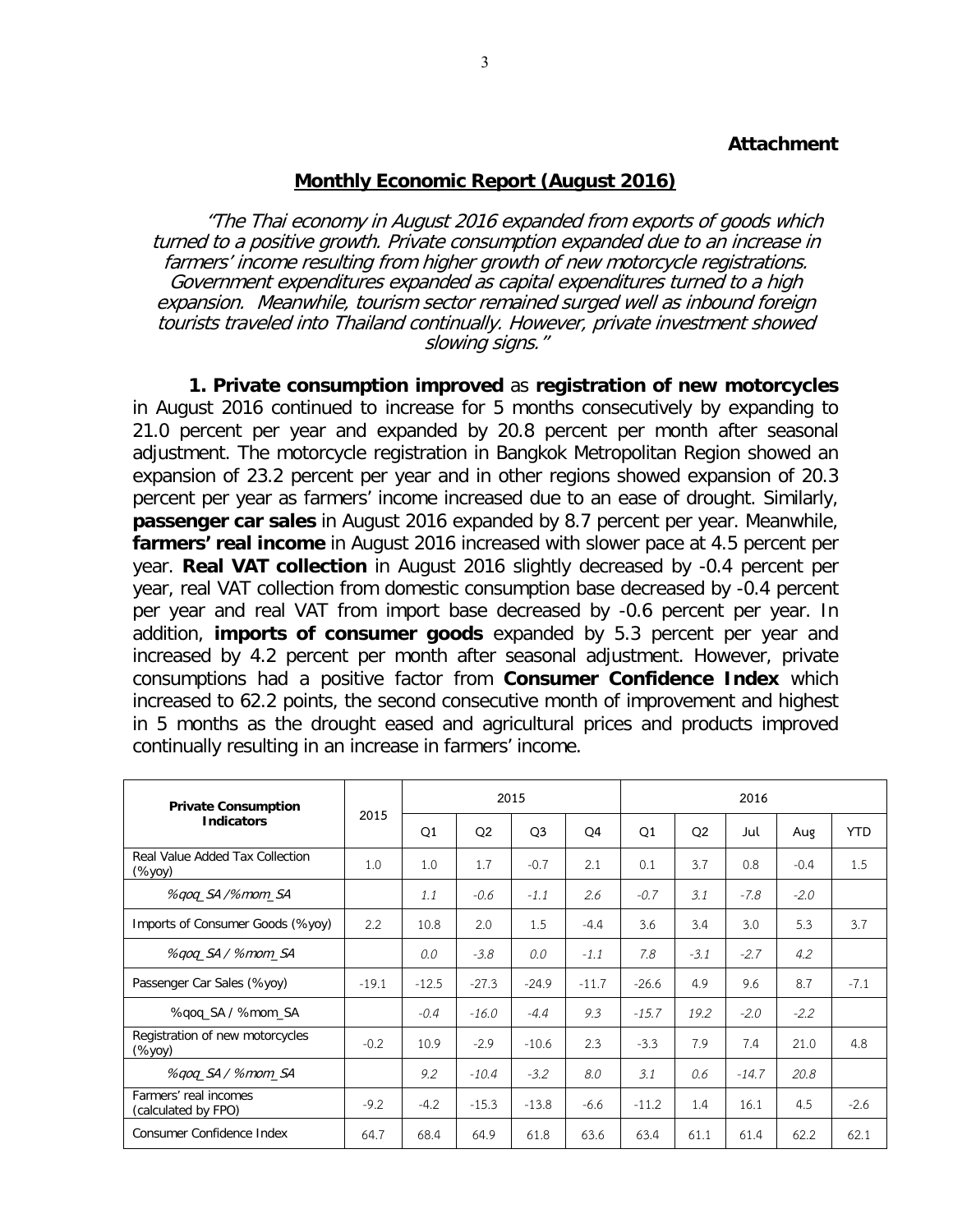**2. Private investment in overview showed slowing signs. Investment in construction** as reflected **by real estate tax collection** in August 2016 turned to increase by 4.9 percent per year and increased by 33.0 percent per month after seasonal adjustment. However, **domestic cement sales** in August 2016 continued to contract by -5.5 percent per year and **Construction Materials Price Index (CMI)** in August 2016 recorded a decrease by -3.2 percent per year as price index in steel and steel products declined due to decreasing prices of steel in world market. **Investment in equipment and machinery** as reflected by **commercial car sales** in August 2016 contracted with slower pace by -0.9 percent per year but expanded by 5.6 percent per month after seasonal adjustment. Meanwhile, **the imports of capital goods** continued to contract by -5.6 percent per year and imports of capital goods excluding special items (airplane, ship, train) contracted by –1.2 percent per year but expanded by 6.2 percent per month after seasonal adjustment.

| <b>Private Investment</b>                                              |        |         |                | 2015           |                |                | 2016           |         |        |            |  |  |  |
|------------------------------------------------------------------------|--------|---------|----------------|----------------|----------------|----------------|----------------|---------|--------|------------|--|--|--|
| <b>Indicators</b>                                                      | 2015   | Q1      | Q <sub>2</sub> | O <sub>3</sub> | O <sub>4</sub> | O <sub>1</sub> | O <sub>2</sub> | Jul     | Aug    | <b>YTD</b> |  |  |  |
| Construction sector                                                    |        |         |                |                |                |                |                |         |        |            |  |  |  |
| Real estate tax collection (%yoy)                                      | 8.7    | 7.3     | 2.9            | $-0.5$         | 22.2           | 6.6            | 12.9           | $-23.5$ | 4.9    | 5.0        |  |  |  |
| %qoq_SA / %mom_SA                                                      |        | $-1.7$  | $-3.0$         | 2.3            | 24.1           | $-13.1$        | 3.3            | $-18.5$ | 33.0   |            |  |  |  |
| Cement sales (%yoy)                                                    | $-0.4$ | $-2.5$  | $-0.2$         | $-0.7$         | 2.1            | 3.1            | $-1.6$         | $-4.0$  | $-5.5$ | $-0.6$     |  |  |  |
| %qoq_SA / %mom_SA                                                      |        | 0.3     | 1.8            | $-1.4$         | 1.3            | 1.4            | $-3.0$         | $-2.5$  | $-1.4$ |            |  |  |  |
| Construction Materials Price Index (CMI)                               | $-4.9$ | $-3.7$  | $-4.4$         | $-5.7$         | $-6.6$         | $-5.1$         | $-2.2$         | $-3.9$  | $-3.2$ | $-3.6$     |  |  |  |
| Machinery sector                                                       |        |         |                |                |                |                |                |         |        |            |  |  |  |
| Commercial car sales (%yoy)                                            | $-2.6$ | $-11.3$ | $-17.3$        | $-0.3$         | 17.2           | 4.0            | 13.6           | $-6.1$  | $-0.9$ | 5.3        |  |  |  |
| %qoq SA / %mom SA                                                      |        | $-1.7$  | $-5.8$         | 14.4           | 8.4            | $-9.9$         | 2.3            | $-5.6$  | 5.6    |            |  |  |  |
| Imports of capital goods (%yoy)                                        | $-2.2$ | 0.9     | 2.0            | $-10.8$        | 0.2            | $-1.0$         | $-11.6$        | $-0.7$  | $-5.6$ | $-5.6$     |  |  |  |
| %qoq SA / %mom SA                                                      |        | 0.3     | 1.2            | $-6.1$         | 5.0            | $-0.6$         | $-9.6$         | 2.3     | 0.0    |            |  |  |  |
| Imports of capital goods (exclude aircraft,<br>ship, and train) (%yoy) | $-1.4$ | 0.1     | $-3.6$         | $-2.3$         | 0.1            | 0.0            | $-5.1$         | $-5.0$  | $-1.2$ | $-2.7$     |  |  |  |
| %qoq SA / %mom SA                                                      |        | $-1.0$  | 0.1            | 0.8            | 2.0            | $-1.1$         | $-5.9$         | $-3.8$  | 6.2    |            |  |  |  |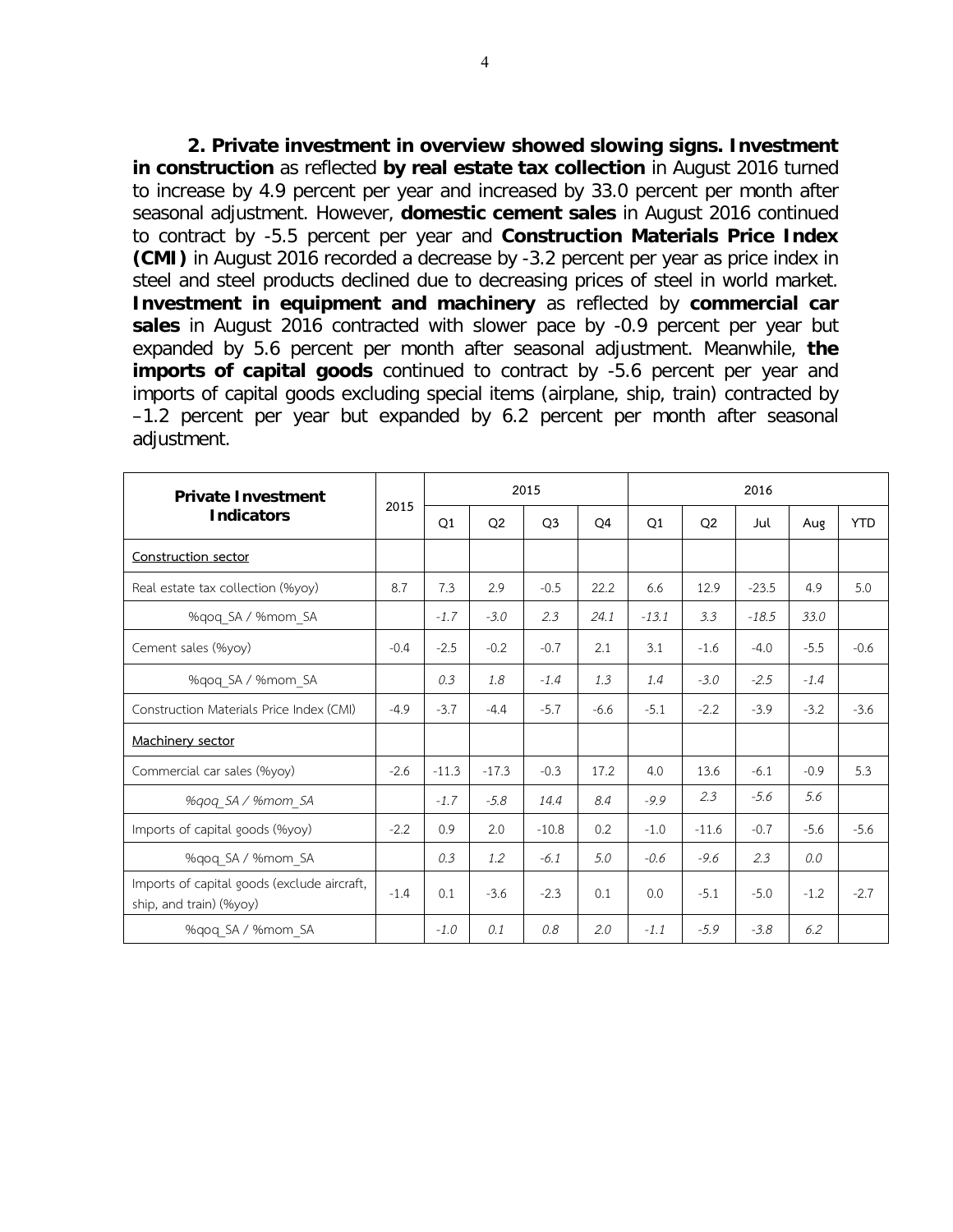**3. Government expenditures** particularly **capital expenditures expanded** as **total government expenditure** in August 2016 was disbursed 158.7 billion baht, expanding by 7.0 percent per year. The annual budgetary expenditure was disbursed 149.2 billion baht or expanded by 7.4 percent per year as supporting factor from capital expenditure which disbursed 30.5 billion baht, highly expanding by 37.2 percent per year. **Net government revenue collection (net of local authorities' allocation)** in August 2016 was amounted at 208.6 billion baht, decreasing by -7.9 percent per year due to lower collection comparing to the estimation as indicated in the annual budget document by -13.0 percent as corporate income tax collection, income collection from other government services, and VAT collection were lower than the estimation. As a result, the **budget balance** showed a surplus of 27.5 billion baht.

| <b>Fiscal Sector Indicators</b>                                     |          |                    | FY2015             |                               |                    | FY 2016            |                    |                               |         |        |             |  |  |  |
|---------------------------------------------------------------------|----------|--------------------|--------------------|-------------------------------|--------------------|--------------------|--------------------|-------------------------------|---------|--------|-------------|--|--|--|
| (Billion Baht)                                                      | FY2015   | Q1/<br><b>FY15</b> | Q2/<br><b>FY15</b> | Q <sub>3</sub><br><b>FY15</b> | Q4/<br><b>FY15</b> | Q1/<br><b>FY16</b> | Q2/<br><b>FY16</b> | Q <sub>3</sub><br><b>FY16</b> | Jul     | Aug    | <b>FYTD</b> |  |  |  |
| Net Government<br>Revenue (net of local<br>authorities' allocation) | 2,213.4  | 507.5              | 469.9              | 652.5                         | 585.5              | 585.9              | 492.6              | 717.2                         | 177.3   | 208.6  | 2,181.7     |  |  |  |
| $(%y-o-y)$                                                          | 6.7      | 0.8                | 7.5                | 7.2                           | 11.0               | 15.5               | 4.8                | 9.9                           | 24.5    | $-7.9$ | 9.1         |  |  |  |
| Total government<br>expenditure                                     | 2,601.4  | 844.1              | 617.6              | 569.6                         | 570.1              | 890.9              | 680.0              | 677.8                         | 184.2   | 158.7  | 2,591.5     |  |  |  |
| $(96y-c-y)$                                                         | 5.8      | 1.6                | 11.7               | 10.7                          | 1.6                | 5.5                | 10.1               | 19.0                          | $-17.0$ | 7.0    | 7.9         |  |  |  |
| Annual budgetary<br>expenditure                                     | 2,378.1  | 766.4              | 557.7              | 529.4                         | 524.6              | 807.7              | 604.2              | 638.8                         | 176.1   | 149.2  | 2,376.0     |  |  |  |
| $(96y-c-y)$                                                         | 5.9      | 0.7                | 15.6               | 11.1                          | $-0.3$             | 5.4                | 8.3                | 20.7                          | $-15.6$ | 7.4    | 7.9         |  |  |  |
| Current expenditure                                                 | 2,106.6  | 725.1              | 481.0              | 452.3                         | 448.1              | 739.6              | 509.0              | 537.2                         | 153.9   | 118.8  | 2,058.6     |  |  |  |
| $(96y-O-y)$                                                         | 7.4      | 12.5               | 7.3                | 8.1                           | $-0.7$             | 2.0                | 5.8                | 18.8                          | $-17.3$ | 1.8    | 5.0         |  |  |  |
| Capital expenditure                                                 | 271.6    | 41.3               | 76.7               | 77.1                          | 76.4               | 68.1               | 95.1               | 101.5                         | 22.2    | 30.5   | 317.4       |  |  |  |
| $(96y-c-y)$                                                         | $-4.4$   | $-64.6$            | 123.2              | 32.4                          | 2.1                | 64.9               | 24.0               | 31.7                          | $-2.0$  | 37.2   | 32.3        |  |  |  |
| Expenditure (last year)                                             | 223.3    | 77.7               | 59.9               | 40.1                          | 45.5               | 83.2               | 75.8               | 39.0                          | 8.1     | 9.4    | 215.5       |  |  |  |
| <b>Budget Balance</b>                                               | $-394.4$ | $-347.3$           | $-138.9$           | 89.4                          | 2.3                | $-306.9$           | $-203.9$           | 70.7                          | $-32.1$ | 27.5   | $-442.1$    |  |  |  |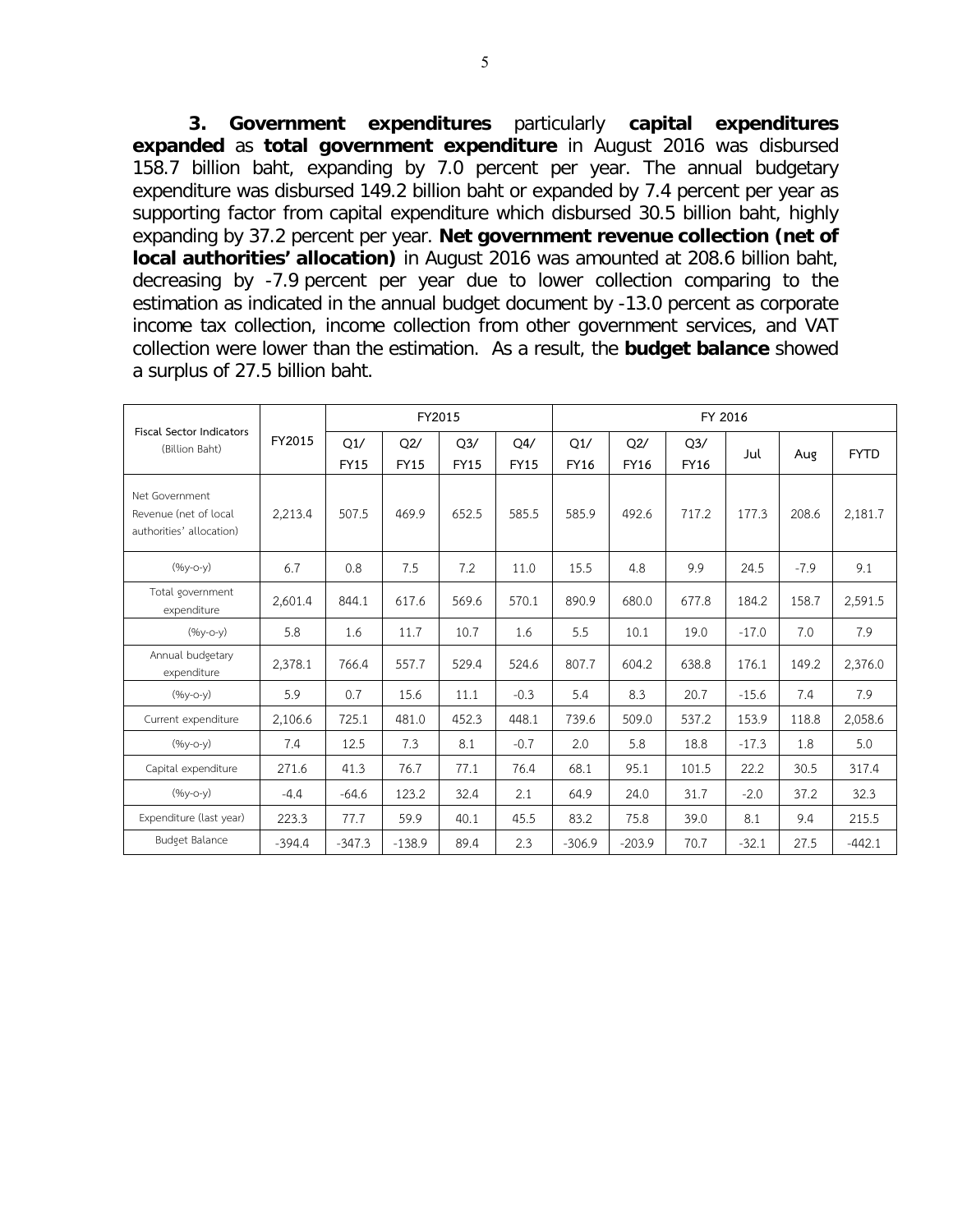**4. External demand as shown by exports of goods in August 2016 turned to expand in 5 months.** Exports values were amounted at 18.8 billion USD or expanded by 6.5 percent per year, highest in 6 months and expanded by 8.1 percent per month after seasonal adjustment. Major export markets showed high expansion particularly Australia, China, U.S.A. and EU, while exports to Middle East showed a contraction. Export goods showing an expansion were manufacturing goods such as vehicles and parts, and agricultural goods such as cassava, fruits, and processed chicken**.** Meanwhile, **imports values** were recorded at 16.7 billion USD or contracted with slower pace at -1.5 percent per year. As such the greater export values compared to that of imports resulted in the trade surplus of 2.1 billion USD.

| Main trading partners (16      |         |         |                | 2015           |         | 2016    |         |         |         |            |  |  |  |
|--------------------------------|---------|---------|----------------|----------------|---------|---------|---------|---------|---------|------------|--|--|--|
| countries)                     | 2015    |         |                |                |         |         |         |         |         |            |  |  |  |
| (Export share 2014 >> 15)      |         | Q1      | Q <sub>2</sub> | Q <sub>3</sub> | Q4      | Q1      | Q2      | Jul     | Aug     | <b>YTD</b> |  |  |  |
| Exports to the world (%yoy)    | $-5.8$  | $-4.7$  | $-5.0$         | $-5.3$         | $-8.1$  | 0.9     | $-4.1$  | $-6.4$  | 6.5     | $-1.2$     |  |  |  |
| $1.05A(10.5\%>>11.2\%)$        | 0.7     | 5.6     | 2.6            | 0.2            | $-4.9$  | $-3.2$  | 0.6     | 0.0     | 14.9    | 0.9        |  |  |  |
| 2.China (11.0% >> 11.1%)       | $-5.4$  | $-14.4$ | 1.2            | $-1.0$         | $-6.3$  | $-6.4$  | $-10.3$ | $-13.5$ | 4.4     | $-7.4$     |  |  |  |
| 3. Japan (9.6% >> 9.4%)        | $-7.7$  | $-9.2$  | $-3.9$         | $-8.2$         | $-9.6$  | 5.7     | $-7.5$  | $-8.5$  | 5.7     | $-1.1$     |  |  |  |
| 4.EU $(9.2\% >> 9.3\%)$        | $-5.7$  | $-3.9$  | $-8.4$         | $-4.4$         | $-5.9$  | $-0.5$  | $-1.0$  | $-11.7$ | 11.8    | $-0.6$     |  |  |  |
| 5. Malaysia (5.6% >> 4.8%)     | $-20.2$ | $-14.7$ | $-18.3$        | $-18.7$        | $-28.5$ | $-4.1$  | $-12.9$ | $-14.0$ | $-5.9$  | $-8.9$     |  |  |  |
| 6.Hong Kong (5.6% >> 5.5%)     | $-6.2$  | $-11.5$ | $-9.0$         | $-2.0$         | $-1.9$  | 0.6     | $-8.2$  | $-5.6$  | $-4.3$  | $-4.0$     |  |  |  |
| 7. Middle East (5.1% >> 4.8%)  | $-10.0$ | $-6.4$  | $-23.7$        | $-6.4$         | $-3.0$  | $-9.5$  | $-2.5$  | $-20.6$ | $-2.3$  | $-7.6$     |  |  |  |
| 8.Australia (4.8% >> 5.3%)     | 5.3     | 10.1    | 7.6            | 8.4            | $-3.5$  | 5.5     | 12.4    | 4.2     | 24.0    | 10.1       |  |  |  |
| 9. Singapore (4.6% >> 4.1%)    | $-16.2$ | $-5.4$  | 0.3            | $-26.1$        | $-31.0$ | 22.5    | $-35.7$ | $-9.6$  | $-17.0$ | $-11.5$    |  |  |  |
| 10.Indonesia (4.2% >> 3.7%)    | $-17.6$ | $-15.4$ | $-20.6$        | $-21.0$        | $-12.7$ | 8.9     | $-7.3$  | 10.8    | 30.0    | 5.4        |  |  |  |
| 11. Africa (3.7% >> 3.2%)      | $-20.2$ | $-14.5$ | $-15.9$        | $-22.1$        | $-27.9$ | $-11.7$ | $-9.8$  | $-31.2$ | $-6.9$  | $-13.1$    |  |  |  |
| 12. Vietnam (3.5% >> 4.2%)     | 13.0    | 17.7    | 16.7           | 8.3            | 10.9    | 3.1     | $-0.1$  | $-4.7$  | 10.2    | 1.7        |  |  |  |
| 13. Philippines (2.6% >> 2.8%) | 2.1     | 7.4     | $-3.4$         | $-6.4$         | 10.8    | 15.4    | 13.5    | $-0.6$  | 22.4    | 13.6       |  |  |  |
| 14. India (2.5% >> 2.5%)       | $-5.7$  | 6.1     | $-4.8$         | $-11.5$        | $-11.8$ | $-9.1$  | $-2.4$  | $-7.1$  | 1.1     | $-5.1$     |  |  |  |
| 15. South Korea (2.0% >> 1.9%) | $-9.2$  | 0.6     | $-16.4$        | $-10.7$        | $-8.6$  | $-9.7$  | $-8.3$  | $-9.6$  | $-1.8$  | $-8.2$     |  |  |  |
| 16. Taiwan (1.8% >> 1.6%)      | $-12.0$ | 4.7     | $-11.5$        | $-15.3$        | $-23.1$ | $-18.1$ | $-1.1$  | $-19.7$ | 5.4     | $-9.6$     |  |  |  |
| PS.ASEAN-9 (26.1% >> 25.7%)    | $-7.2$  | $-2.5$  | $-5.9$         | $-10.6$        | $-9.3$  | 3.9     | $-10.4$ | $-6.0$  | 2.6     | $-3.0$     |  |  |  |
| PS.ASEAN-5 (17.0% >> 15.3%)    | $-15.1$ | $-9.5$  | $-11.8$        | $-19.5$        | $-19.1$ | 9.1     | $-38.0$ | $-4.9$  | 4.2     | $-2.6$     |  |  |  |
| PS.CLMV (9.1% >> 10.4%)        | 7.7     | 10.5    | 5.5            | 7.2            | 7.9     | $-4.0$  | $-3.5$  | $-7.7$  | 0.3     | $-3.8$     |  |  |  |

However, to compare the Thai exports values with that of other countries in region, it was found that exports values of other countries contracted as well. In addition, to compare with the first 8 months of 2016, Thai exports values contracted by -1.2 percent per year, less than that of other countries in region.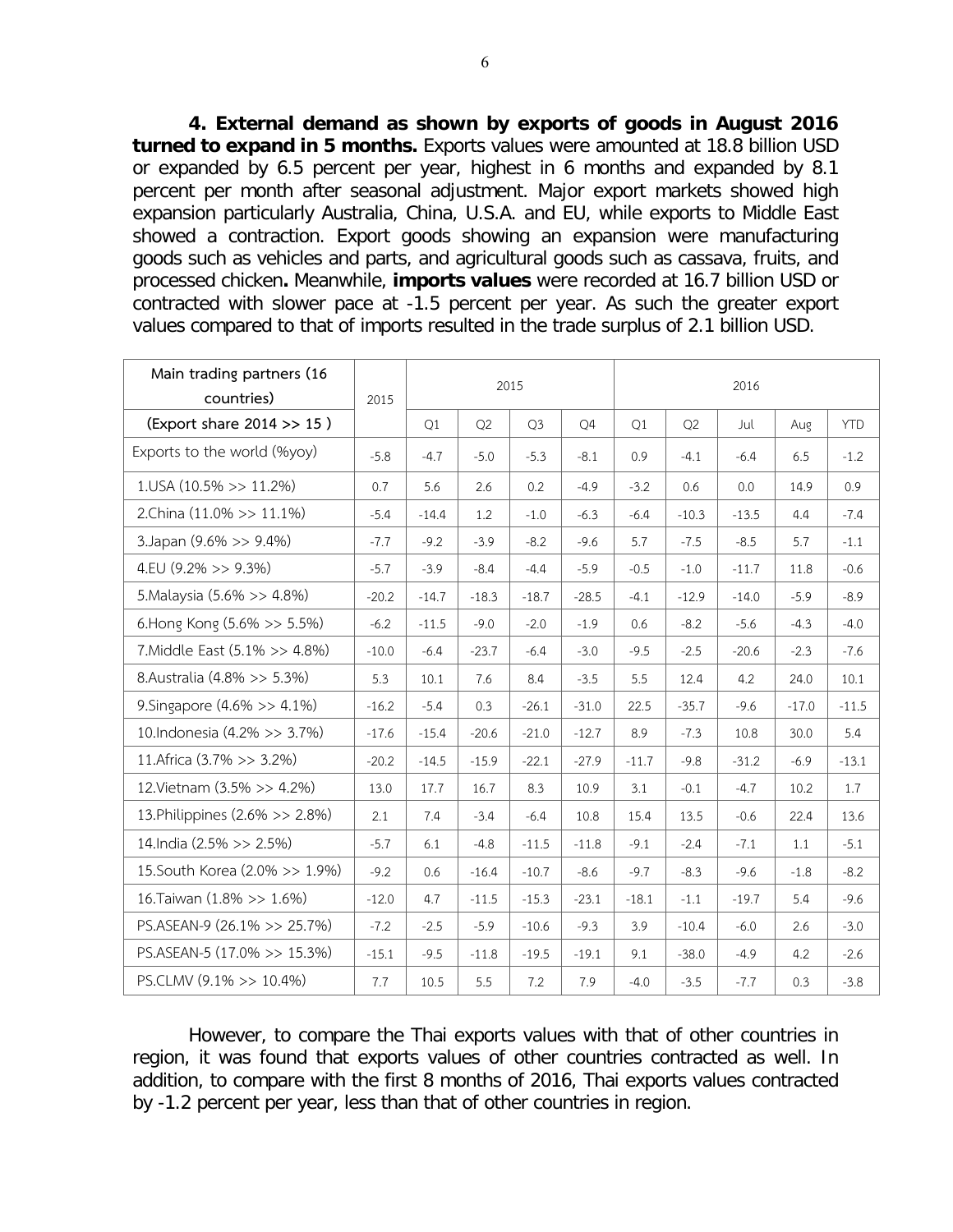





Export Growth January - August 2016 (%)

Note: The Official figures of Australia, Singapore, Malaysia, Hong Kong and Japan export are in local currency.

**5. Supply side indicators in August 2016 showed improving signs** as reflected by **the number of inbound foreign tourists** which (preliminary) was recorded at 2.87 million persons or expanded by 9.9 percent per year mainly due to an expansion of tourists from China and CLMV. **Agricultural Production Index** in August 2016 turned to contract by -8.3 percent per year but expanded by 0.9 percent per month after seasonal adjustment due to the first month of harvest in wet season rice and a modification to plant in other crops as volume of water in irrigated agricultural areas declined. In addition, corn for animal feed and fruit contracted due to the end of harvest season, while livestock and fishery expanded due to no epidemic. Meanwhile, **Agricultural Price Index** in August 2016 continued to expand by 15.2 percent per year and expanded 0.4 percent per month after seasonal adjustment as demand of paddy, rubber, oil palm, and fruit expanded continually. **Thai Industries Sentiment Index (TISI)** in August 2016 declined for 3 months consecutively by decreasing to 83.3 points due to an anxiety in domestic purchasing power, volatility of exchange rate, and wage adjustment.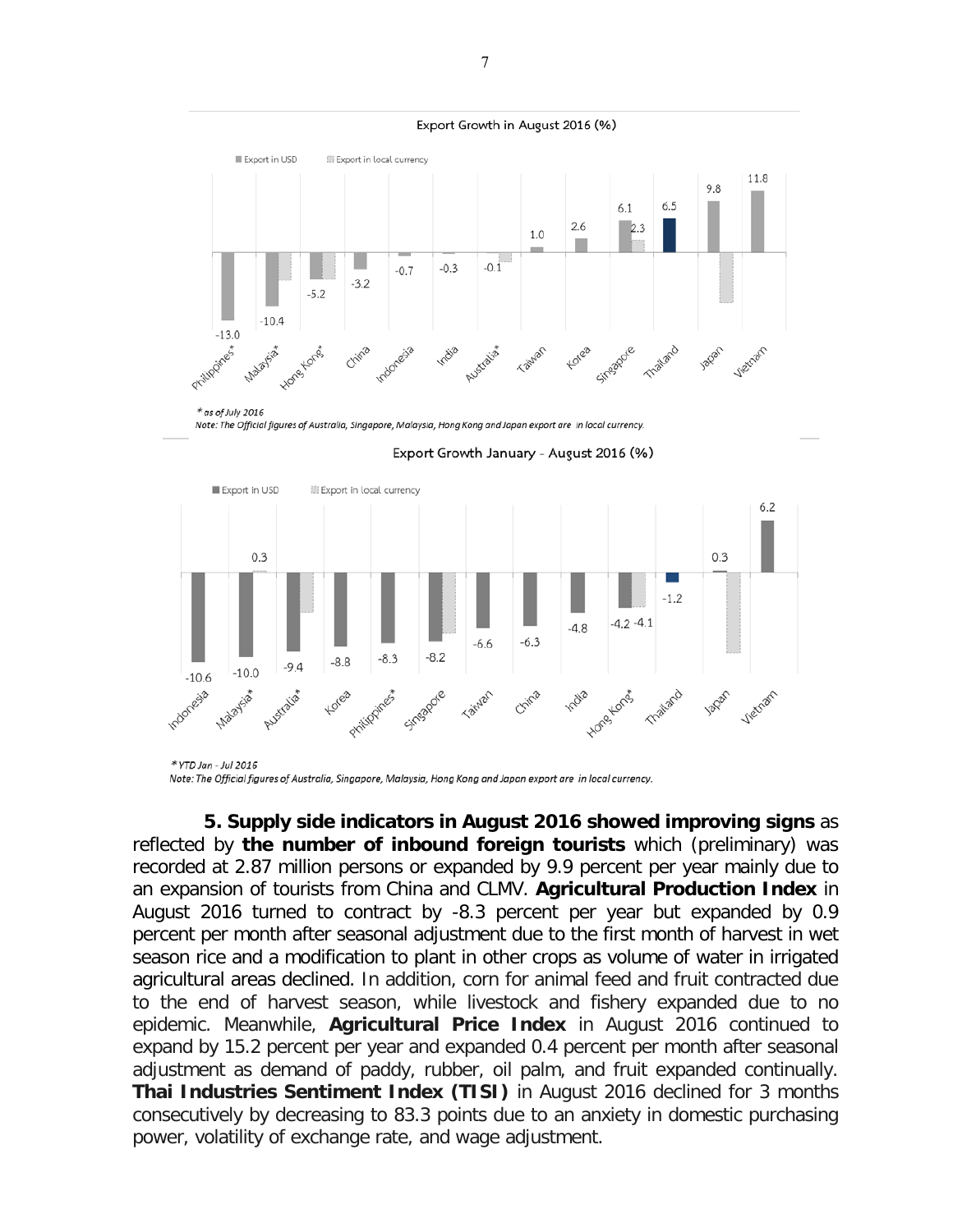|                                                     |        |      |                | 2015           |                |        |                | 2016   |        |            |
|-----------------------------------------------------|--------|------|----------------|----------------|----------------|--------|----------------|--------|--------|------------|
| <b>Supply Side Indicators</b>                       | 2015   | Q1   | Q <sub>2</sub> | Q <sub>3</sub> | O <sub>4</sub> | Q1     | Q <sub>2</sub> | Jul    | Aug    | <b>YTD</b> |
| Agricultural Production Index (%yoy)                | $-4.3$ | 2.4  | $-11.3$        | $-10.5$        | $-0.8$         | $-6.0$ | $-1.9$         | 0.9    | $-8.3$ | $-4.2$     |
| %gog SA / %mom SA                                   |        | 2.4  | $-10.5$        | 1.4            | 6.3            | $-2.8$ | $-5.4$         | 2.9    | $-6.9$ |            |
| Thai Industries Sentiment Index (TISI)<br>(percent) | 85.8   | 89.2 | 85.2           | 82.7           | 86.0           | 86.0   | 85.6           | 84.7   | 83.3   | 85.4       |
| Manufacturing Production Index<br>(%yoy)            | 0.3    | 0.4  | $-0.3$         | 0.9            | 0.3            | $-0.9$ | 1.5            | $-5.1$ | n.a.   | $-0.5$     |
| %gog SA / %mom SA                                   |        | 0.5  | $-2.3$         | 1.5            | 0.5            | 0.1    | 0.7            | $-3.7$ | n.a.   |            |
| Number of Inbound foreign Tourists<br>$(\%$ yoy $)$ | 20.4   | 22.8 | 36.9           | 24.9           | 3.7            | 15.5   | 8.2            | 10.8   | $9.9*$ | $11.8*$    |
| %qoq SA / %mom SA                                   |        | 3.0  | 8.2            | $-1.7$         | $-5.7$         | 15.4   | 1.2            | 6.2    | $-4.6$ |            |

\*preliminary

**6. Internal stabilities remained favourable and external stabilities remained robust. Headline inflation** was 0.3 percent per year and accelerated from previous month as prices of fresh and processed food increased. Meanwhile, **core inflation** was 0.8 percent per year, stable from last month. **Unemployment rate** in August 2016 was at 0.9 percent of total labor force equivalent to 360,000 persons. **Public debt to GDP** at the end of July 2016 stood at 42.9 percent of GDP, below the Fiscal Sustainability Framework of 60 percent of GDP. **External stability** remained robust and reflected the resilient ability to risk from the volatilities in global economy as **the international reserves** at the end of August were high at 180.8 billion USD, or approximately 3.4 times of short-term external debt.

| Macroeconomic Stability                       |        |        | 2015           |                |        |        |                | 2016  |       |            |
|-----------------------------------------------|--------|--------|----------------|----------------|--------|--------|----------------|-------|-------|------------|
| Indicators                                    | 2015   | Q1     | Q <sub>2</sub> | Q <sub>3</sub> | Q4     | Q1     | Q <sub>2</sub> | Jul   | Aug   | <b>YTD</b> |
| <b>Internal Stability</b>                     |        |        |                |                |        |        |                |       |       |            |
| Headline Inflation (%yoy)                     | $-0.9$ | $-0.5$ | $-1.1$         | $-1.1$         | $-0.9$ | $-0.5$ | 0.3            | 0.1   | 0.3   | 0.0        |
| Core Inflation (%yoy)                         | 1.1    | 1.5    | 1.0            | 0.9            | 0.8    | 0.7    | 0.8            | 0.8   | 0.8   | 0.7        |
| Unemployment rate (% of<br>total labor force) | 0.9    | 1.0    | 0.9            | 0.9            | 0.8    | 0.9    | 1.1            | 1.0   | 0.9   | 1.0        |
| Public debt (% of GDP)                        | 44.4   | 43.3   | 42.7           | 43.1           | 44.4   | 44.1   | 42.8           | 42.9  | n.a.  | 42.9       |
| <b>External Stability</b>                     |        |        |                |                |        |        |                |       |       |            |
| Current Account Balance<br>(Billion USD)      | 31.6   | 8.4    | 6.1            | 6.9            | 10.2   | 16.6   | 8.4            | 3.7   | n.a.  | 28.6       |
| International Reserves (Billion<br>USD)       | 156.5  | 156.3  | 160.3          | 155.5          | 156.5  | 175.1  | 175.5          | 180.2 | 180.8 | 180.8      |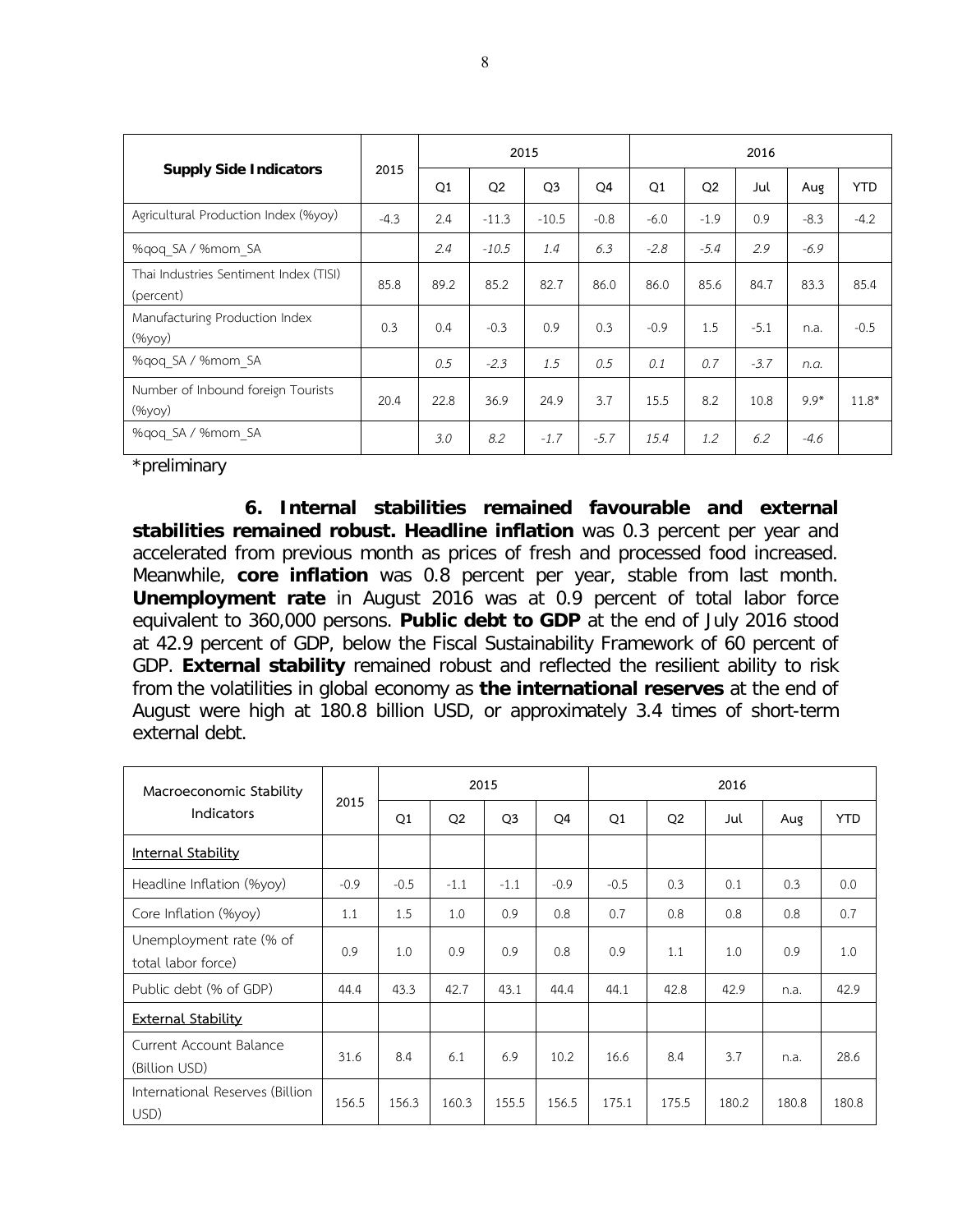| Macroeconomic Stability                                          |      |      | 2015           |                |      |      |                | 2016 |      |            |
|------------------------------------------------------------------|------|------|----------------|----------------|------|------|----------------|------|------|------------|
| Indicators                                                       | 2015 | Q1   | Q <sub>2</sub> | Q <sub>3</sub> | Q4   | Q1   | Q <sub>2</sub> | Jul  | Aug  | <b>YTD</b> |
| Net Forward (Billion USD)                                        | 11.7 | 19.6 | 18.4           | 13.3           | 11.7 | 13.9 | 15.7           | 16.9 | 19.1 | 19.1       |
| International reserves to<br>short term external debt<br>(times) | 3.0  | 3.0  | 2.9            | 2.9            | 3.1  | 3.2  | 3.2            | 3.4  | n.a. | 3.3        |

The financial and fiscal measures that the Ministry of Finance has carried forward government policy and launched in September 2015 onwards would help support the economic growth of Thailand in previous year and 2016. The progress of measures until as of 26 September 2016 was summarized as follows:

**1. Project to strengthen the grass-root economy under People's State approach** through 79,556 village and urban community funds under the 35 billion-baht budget in which each village fund would be allocated budget up to 500,000 baht via the National Village and Urban Community Fund Office for investing in community infrastructure such as rice warehouse and mill, water reservoirs, and agricultural processing machines. The allocation would be also spent on various activities to enhance local workers' potential and upgrade the quality of life of residents. As of current status, Committee of the National Village and Urban Community Fund issued criteria for eligible projects and approved projects and budget for 64,909 funds worth 32,409 million baht and already transferred 29,240 million baht which was disbursed 19,735 million baht.

# **2. Relief measures for drought-affected farmers and agricultural competitiveness enhancement.**

**2.1 Relief measure for drought-affected farmers: implementation of policy loan as contingency fund (The credit line of 6,000 million baht).** Loan period is for 1 year with 0 percent interest rate for the first six months, and increase to 4 percent for the remaining six months (Month 7-12). As of 20 September 2016, approved loans were amounted to 1,922 million baht to 162,574 farmers.

**2.2 "One Tambon One Agricultural SME" policy loans to promote sustainability of Thai agricultural sector (The credit line of 72,000 million baht).** Loan period is for 10 years with interest rate of 4 percent for the first seven years and apply to normal interest rate for the remaining three years (Year 8 – 10). As of 20 August 2016, loans were disbursed at 10,838 million baht to 8,342 agricultural SMEs.

## **3. Short-term financial and fiscal measures to encourage SMEs competitiveness enhancement**.

**3.1 Project of Policy Loan (The credit line of 15,000 million baht)**. As of current status, SME Bank approved loan worth 12,343 million baht to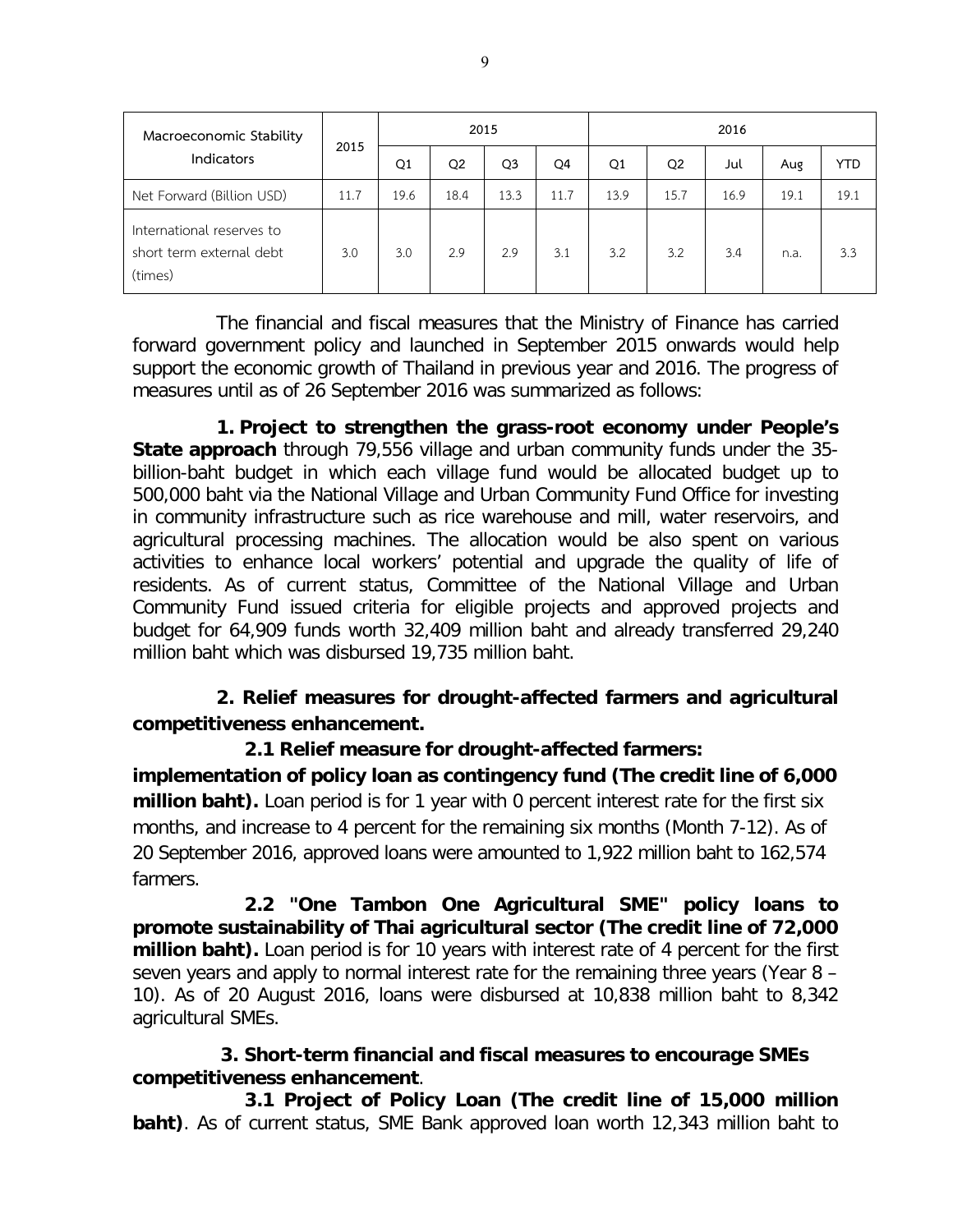4,058 SMEs and the Thai Credit Guarantee Corporation (TCG) guaranteed loans worth 11,472 million baht to 3,995 SMEs.

**3.2 Project of Policy Loan for SMEs to modify machinery and improve productivity (The credit line of 15,000 million baht)**. Loan period is for 7 years with interest rate of 4 percent per year. As of 26 September 2016, approved loans were amounted to 2,108 million baht to 181 SMEs.

**3.3 Project of loan guarantee for PGS-5 (revised) (Credit 30 percent per port would be guaranteed by the Thai Credit Guarantee Corporation (TCG) with the limit of 100,000 million baht).** TCG guaranteed loans of 96,338 million Baht to 25,959 SMEs entrepreneurs.

 **3.4 Micro Entrepreneurs Guarantee Scheme Phase 2 (Guarantee budget framework of 13,500 million baht).** Each micro entrepreneur could receive loan guarantee up to 200,000 baht. The guarantee would cover a loss/damage of 30-50 percent. As of 26 September 2016, The Thai Credit Guarantee Corporation (TCG) guaranteed an amount of 1,243 million baht to 11,569 Micro Entrepreneurs.

**3.5 Measure to encourage SMEs through Venture Capital** (The budget of 6,000 million baht)**.** The Government Savings Bank approved venture capital to 3 SMEs entrepreneurs worth 70 million baht and SME Bank approved in principle for venture capital to 8 SME entrepreneurs worth 95.5 million baht which was already disbursed to 3 SME entrepreneurs worth 46 million baht.

**4. Financial and fiscal measures to stimulate real estate sector.**  The goals are to boost real estate sector and to help low-income earners buy houses and be homeowner.

 **4.1 Loan measure for low-and medium-income earners,** the Government Housing Bank has received the applications since 19 October 2015. Lately, the Government Housing Bank approved loan to 16,205 applicants worth 22,530 million Baht.

**4.2 Soft loans for lower-income first-home buyers under People's State approach**. The objectives are to help low-income people including government servants, soldiers, policemen, and academic personnel and people with uncertain salary or freelance who have never been homeowner and this measure covers housing repair and enlargement through relaxed home loans from stateowned banks. The most updated data (as of 26 September 2016) showed that the Government Housing Bank approved loans as Post Finance to 6,719 loan applicants worth 5,714 million baht and the Government Savings Bank approved loans as Pre Finance to 2 loan applicants worth 65 million baht, and approved loans as Post Finance to 3,355 loan applicants worth 3,284 million baht.

------------------------------------------------------------